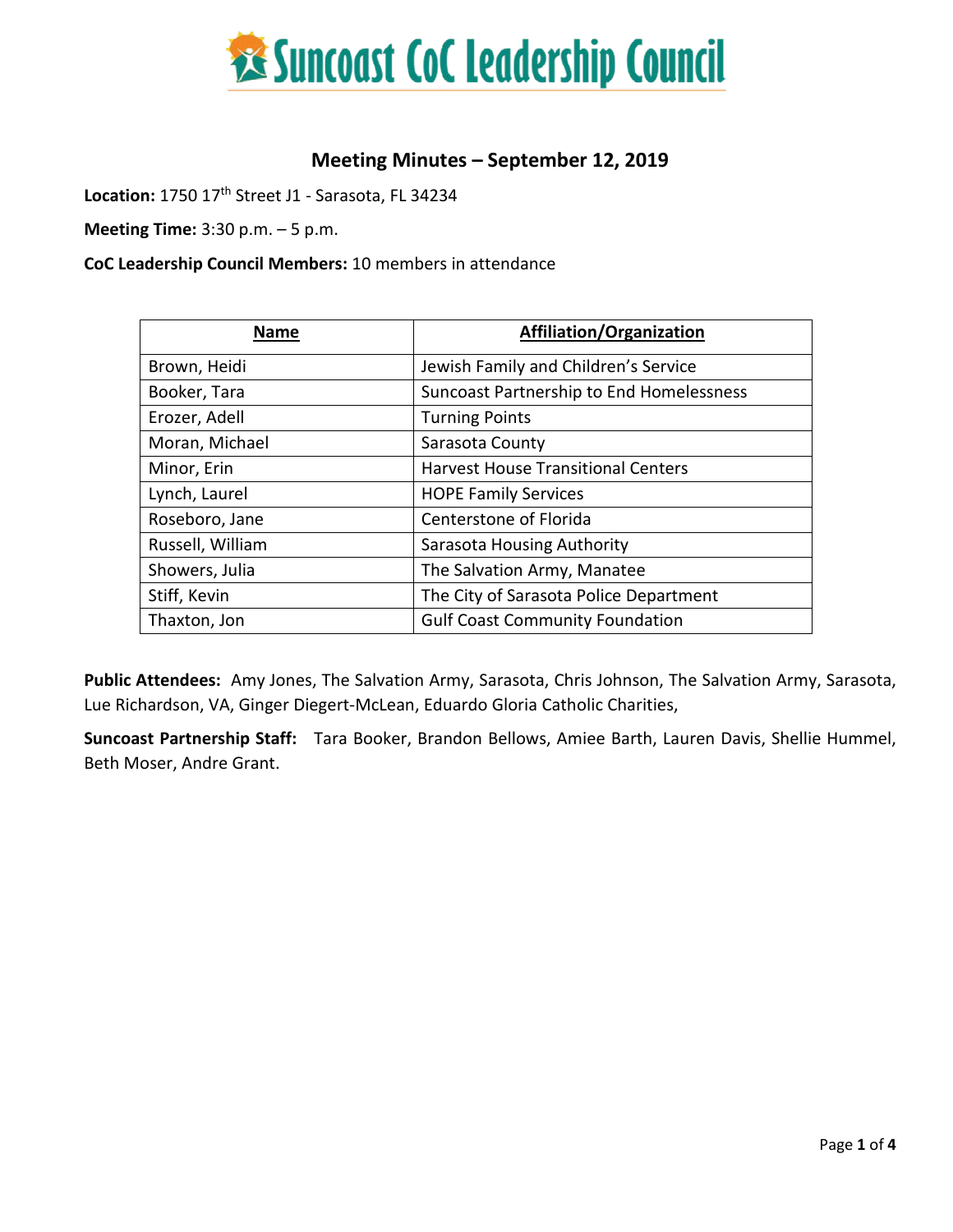

#### **I. Welcome**

Kevin Stiff welcomed everyone and called the meeting to order at 3:45 p.m.

#### **II. Introductions and Certify Quorum**

Kevin Stiff announced that a quorum could not be verified. He called the non-meeting to order with note that action items would be deferred to the next meeting or voted on electronically. Kevin reminded the Council about Robert Rules, noting that those with comments should address the topic not the person and asked that those comments be limited to three minutes.

#### **III. Action Item – Approval of 5.9.19 Minutes**

Kevin Stiff asked that everyone review the CoC Leadership Council meeting minutes from May 9th, 2019 as distributed electronically. Tara Booker provided an opportunity for those minutes to be viewed on screen. Kevin Stiff asked for additions or corrections to be sent to the staff for updating and noted that the May 9<sup>th</sup> meeting minutes would be voted on at the next meeting.

#### **IV. Meeting Schedule**

Kevin introduced the topic of the meeting schedule for 2020. Jon Thaxton noted that it would be difficult to have a discussion about meetings and meeting times when the people who needed to be present for that discussion are the same reason a quorum could not be confirmed.

Discussion included Commission Moran, noting that alternates could be used or using a doodle poll to determine a better date and time. Heidi Brown noted that the calendar is set well in advance. Kevin Stiff noted that alternates do provide an issue as they wouldn't be voting members. It was noted that the afternoons work better for student representatives. Tara Booker noted that the date and time were arranged around commission meetings.

Tara noted that in the strategic planning meetings it was brought up that there should be more committee work and that it was cumbersome to have so many meetings.

Jon Thaxton suggested sticking with the current time and contacting those not attending to find out what the reason for their absence was. All agreed to the current schedule of every other month.

#### **V. Items for Approval**

Kevin Stiff, noted that the items slotted for approval would be sent out for electronic vote since a quorum could not be verified.

#### • **CoC 1 year Strategic Plan**

Kevin Stiff noted that the CoC 1 year Strategic Plan has been posed. Tara explained that the Strategic Plan needed to be voted on prior to the CoC targeted submission date on September 25, 2019. She noted that no comments have been made on the plan to date.

Tara noted that the plan covers one year. She believes that the team will be able to move forward with a three-year plan for ending homelessness next year.

Tara explained that the plan was broken down by components:

The Continuum of Care Component, which is a big picture focus that falls to the Leadership Council and work groups of the Leadership Council.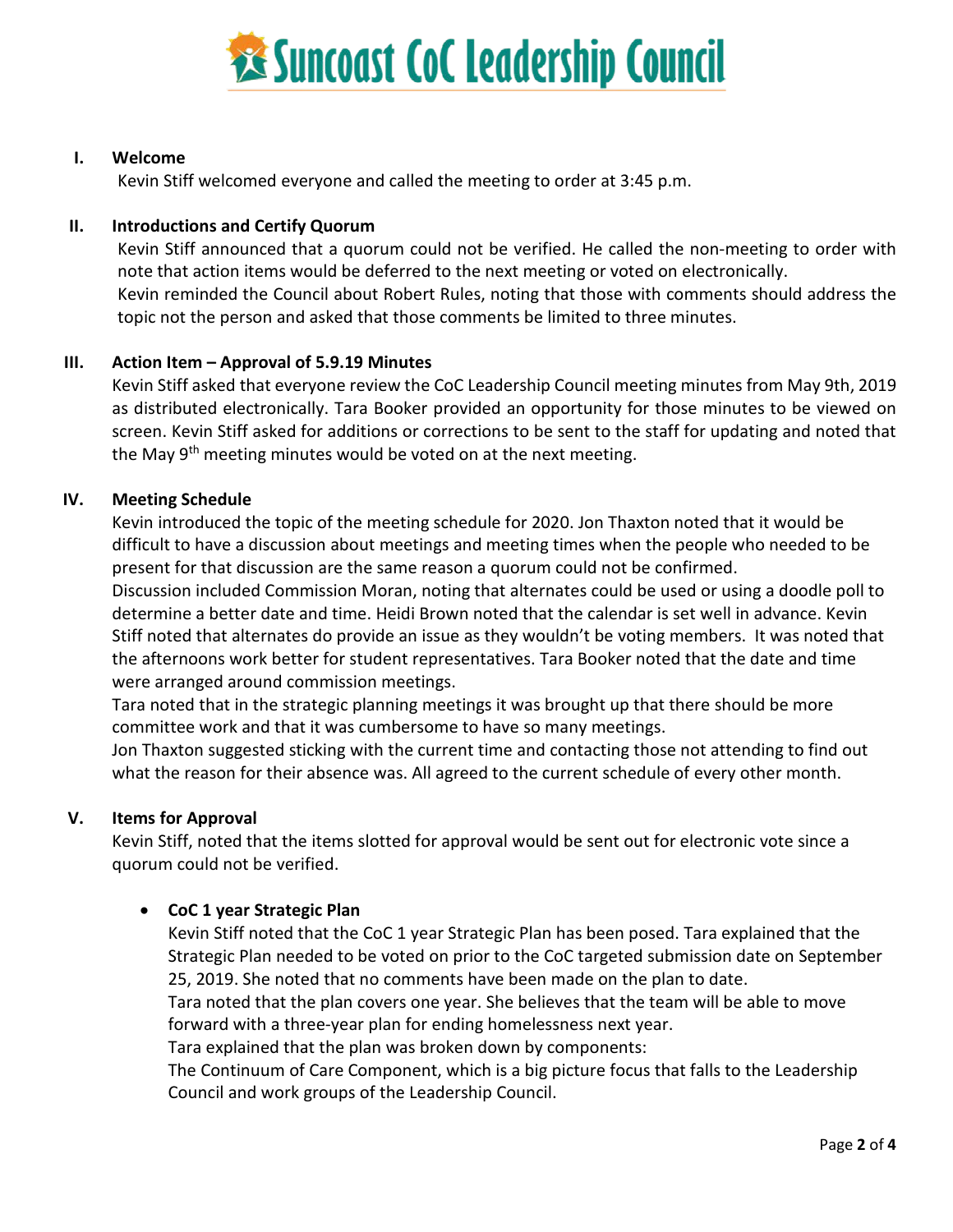

The System Components included: outreach, coordinated entry, diversion, early intervention, prevention, rapid rehousing and permanent Housing.

The plan is then further broken down, where relative, to specific target group.

• **Submission of the FY 19 CoC Consolidated Application**  Kevin Stiff noted that the vote for the submission of the FY19 CoC Consolidated Application would be voted on electronically.

• **Language updates to the Governance Charter** Kevin Stiff noted that the language updates to the Governance Charter would be revisited at the next meeting.

### **VI. Recognition of Newly Elected and Returning Members of the Leadership Council**

Tara Booker introduced the new Leadership Council Members, who would start in October:

- o Lived Homeless Experience: Ginger M. Diegert McLean
- o Faith Community Seat: Eduardo Gloria, COO, Catholic Charities

Kevin Stiff, congratulated the returning members to the Leadership Council:

- o Veterans/SSVF: Heidi Brown, Jewish Family and Children's Service of the Suncoast
- o Rapid Re-Housing: Adell Erozer, Turning Points
- o Law Enforcement: Kevin Stiff, City of Sarasota
- o Emergency Shelter Major Chuck Whiten, The Salvation Army Sarasota Area Command
- o At Large Scott Eller, Community Assisted and Supported Living (C.A.S.L.)

#### **VII. Election of Leadership Council Chair and Executive Committee for 2019/2020**

Tara explained that there are four executive committee seats that are currently held by: Kevin Stiff, Heidi Brown, Julie Showers and Erin Minor and that the chair position could not be held by a service provider. Kevin asked for nomination for the Board Chair seat. Jon Thaxton nominated Kevin Stiff. Tara noted that there is no mention in the bylaws about reelection of current Executive Committee members or term limits. Kevin Stiff recommended that the current members remain in place. Laurel Lynch noted that the team should be mindful of representation from Manatee County. Tara Booker asked if she would be willing to serve. Laurel agreed.

An electronic ballad will be distributed with the following slate:

Kevin Stiff, Chair Julie Showers, Vice Chair Heidi Brown Erin Minor Laurel Lynch

#### **VIII. General Announcements**

Tara announced that she sent out an email regarding HUD funding opportunities and applications. She noted that we were not selected to be a Youth Homeless Demonstration Program Site in the round 3 funding allocations and congratulated Palm Beach County for being the first Florida site selected. Tara went on to say that HUD anticipates releasing round 4 of funding shortly and that Suncoast Partnership will apply on behalf of our CoC when it becomes available.